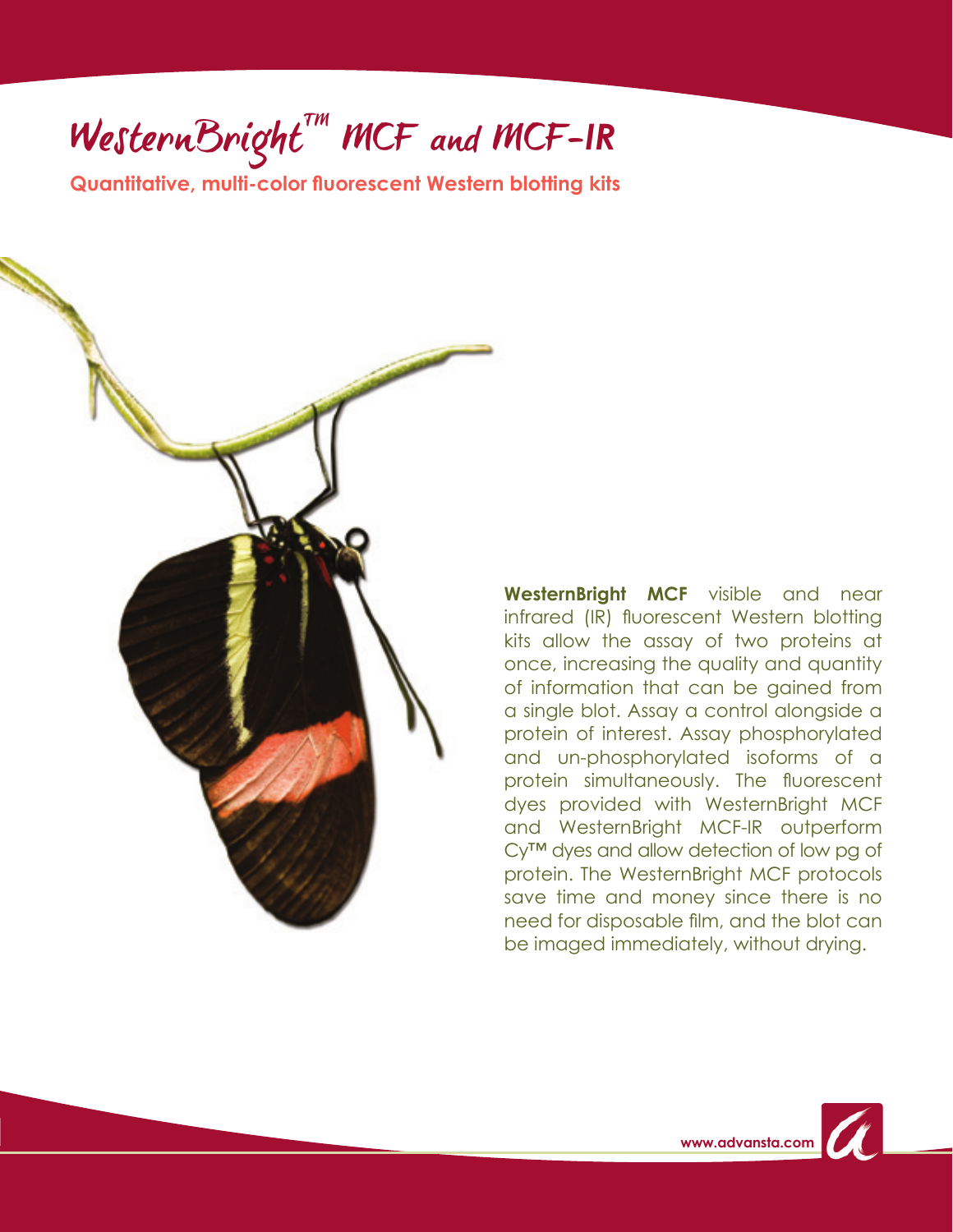WesternBright MCF and MCF-IR allow the assay of two or more proteins on one blot with the sensitivity of chemiluminescence. Save time and money relative to chemiluminescence detection by avoiding the need to run duplicate blots or to strip and re-probe a blot to study multiple targets. WesternBright MCF and MCF-IR are quick, easy to use kits that provide everything necessary to conduct two-color Westerns.

### Two-Color Western Blotting

**The principle of two-color Western blotting.** Using secondary antibodies labeled with different fluorophores, two proteins can be detected on a single blot by controlling excitation and detection channels (a). WesternBright MCF conjugates incorporate the phycobiliproteins allophycocyanin (APC) and R-phycoerythrin (RPE), extremely bright fluorescent proteins from cyanobacteria and eukaryotic algae (b,c). WesternBright MCF-IR conjugates incorporate IR700 and IR800 fluorescent dyes with near-infrared excitation and emission wavelengths (d,e).



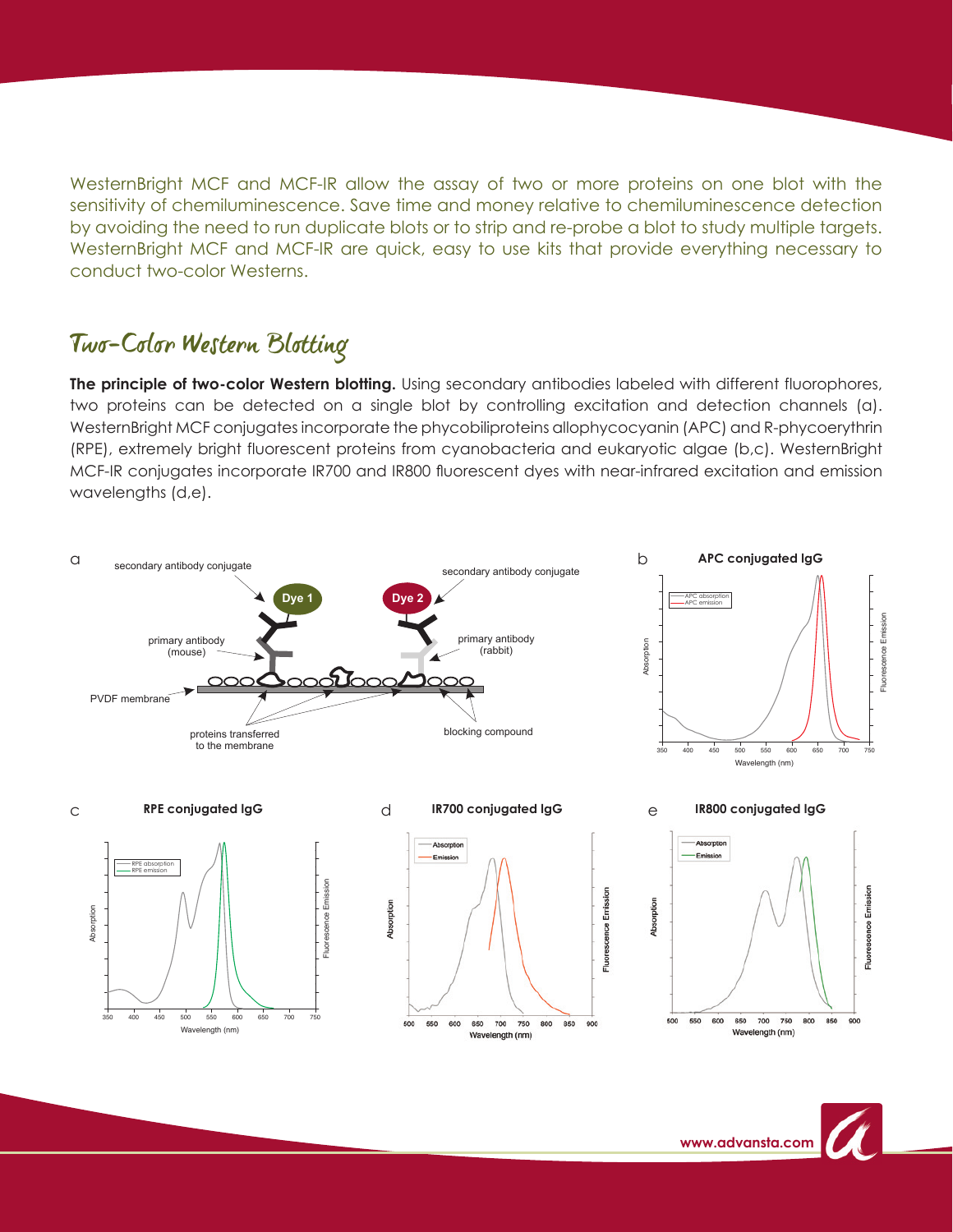## WesternBright" MCF

### Brighter than Cy Dyes

**WesternBright conjugates provide a brighter signal than the ECL Plex Western blotting system.** Duplicate Western blots containing samples of AFP and CEA proteins were treated identically, and probed with the same mixture of mouse anti-AFP and rabbit anti-CEA primary antibodies. One blot was then stained with WesternBright conjugates and the other with an identical concentration of Cy3 anti-mouse and Cy5 anti-rabbit antibodies following the protocol recommended for ECL Plex. Under identical imaging conditions, WesternBright MCF provides a brighter signal, and 10x greater sensitivity.



#### Picogram Detection Levels, Linear Data



**Detect picograms of protein with WesternBright MCF and MCF-IR.** WesternBright MCF and MCF-IR are as sensitive as chemiluminescence, while providing more quantitative data than chemiluminescence. The fluorescent signal is directly related to the amount of bound antibody, and not dependant on an enzymatic reaction as is a chemiluminescent signal. A blot containing a serial dilution of Transferrin was probed with rabbit-anti-transferrin primary antibody, and detected using WesternBright conjugate APC-goat-anti-rabbit IgG. As little as 1.1 pg of transferrin can be visualized in the resulting image (a). The signal is linear with respect to protein concentration over 3 orders of magnitude (b).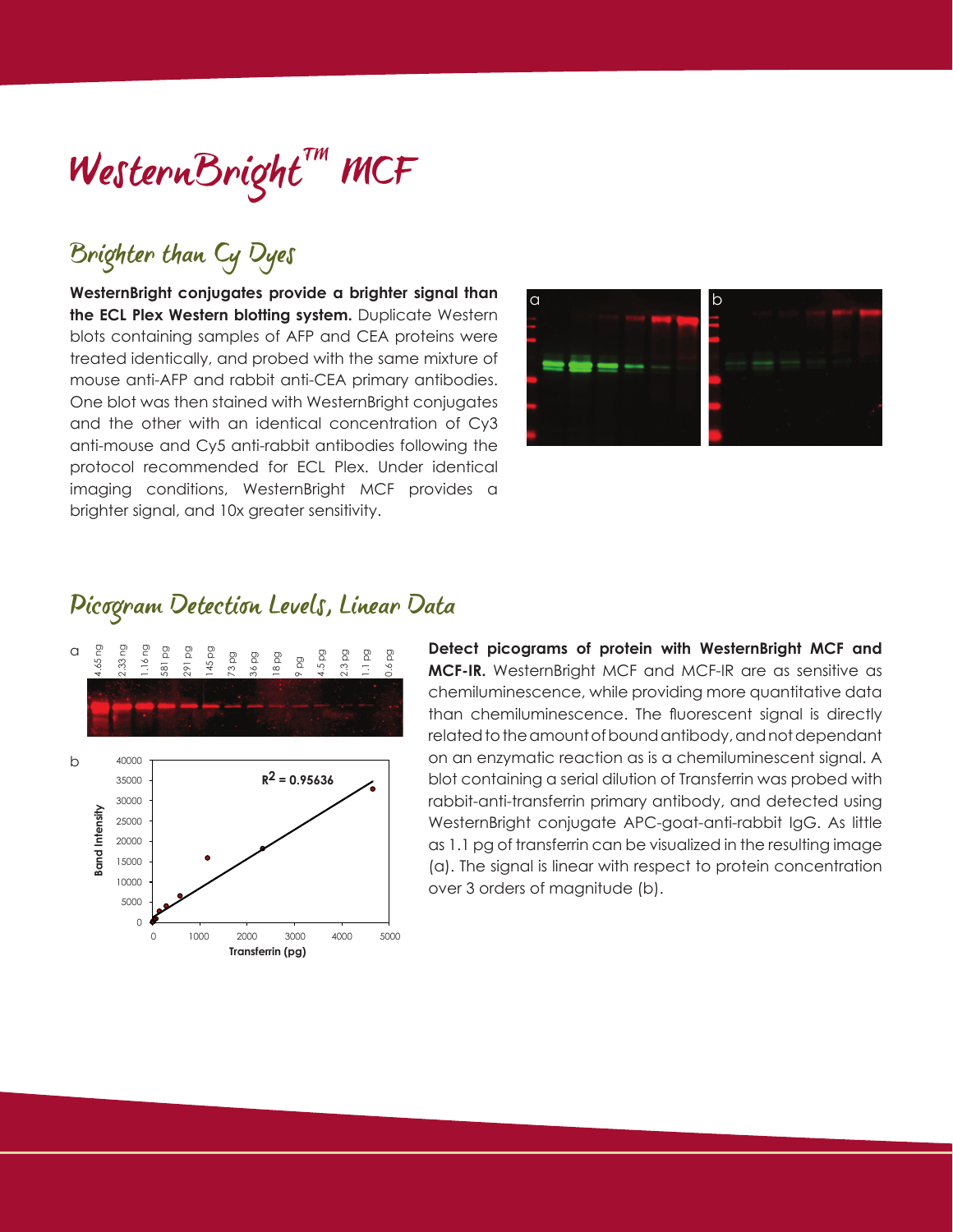## Why Two-Color Westerns?

### Simultaneously Detect Closely Migrating Proteins



**Simultaneous detection of EGFR and phospho-EGFR with WesternBright MCF.** The increase in phosphorylation of EGFR in response to EGF was detected. Chemiluminescence detection of the same experiment would require stripping and reprobing the blot, which can introduce errors due to protein loss, or incomplete stripping of primary antibody. Lysates from A431 cells (lane 1) and from A431 cells treated with EGF (lane 2) were blotted and EGFR detected in the green channel (b) or phospho-EGFR detected in the red channel (c). The two channels are superimposed in (a). Lane 3: molecular weight markers.

### Get More Data from Every Blot

**Multicolor fluorescent WesternBright blots provide quantitative data.** With multicolor fluorescent Westerns, simultaneous detection of loading controls allows protein amounts to be accurately quantified, and different samples to be accurately compared. WesternBright conjugates are compatible with common blue dyes, allowing 3-color blots to be conducted. In the figure, a Cy2 labeled primary antibody was used to detect the loading control, transferrin, while WesternBright conjugates were used to detect CEA (red) and AFP (green) proteins. The intensities of the CEA and AFP bands, normalized to the loading control, are shown (b).



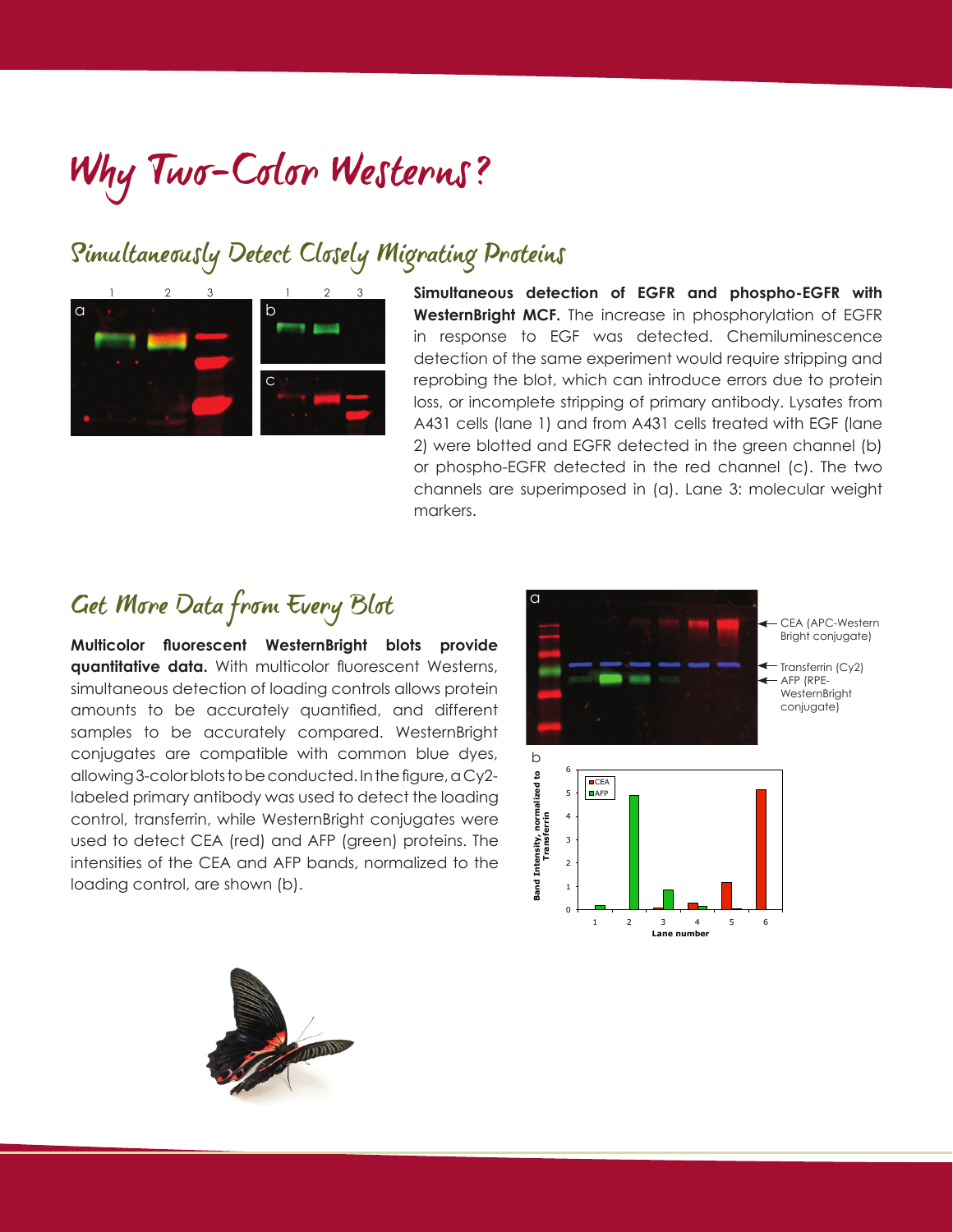## $WestennBright^{\tau m}$  MCF-IR

### Two-Color Near Infrared Blots

**Detect two proteins in one experiment with WesternBright MCF-IR.** Near IR dyes are ideal for Western blot applications because autofluorescence from membranes decrease with wavelengths near-IR spectra giving you cleaner western blots. A blot of serial dilutions of transferrin and GAPDH was probed simultaneously with rabbit-anti-transferrin primary antibody and mouse-anti-GAPDH and detected with WesternBright goat-anti-rabbit IgG IR700 and WesternBright goat-anti-mouse IgG IR800.



#### Broad Linear Range



**Choose WesternBright MCF and MCF-IR for quantitative blotting experiments.** Both kits provide sensitive detection and a broad linear range. A blot containing a serial dilution of Transferrin was probed with rabbit-anti-transferrin primary antibody, and detected using WesternBright goat-antirabbit IgG IR700. As little as 25 pg of transferrin can be visualized in the resulting image without saturation of a high concentration band containing 55 ng of protein (a). The signal is linear with respect to protein concentration over 3 orders of magnitude (b).